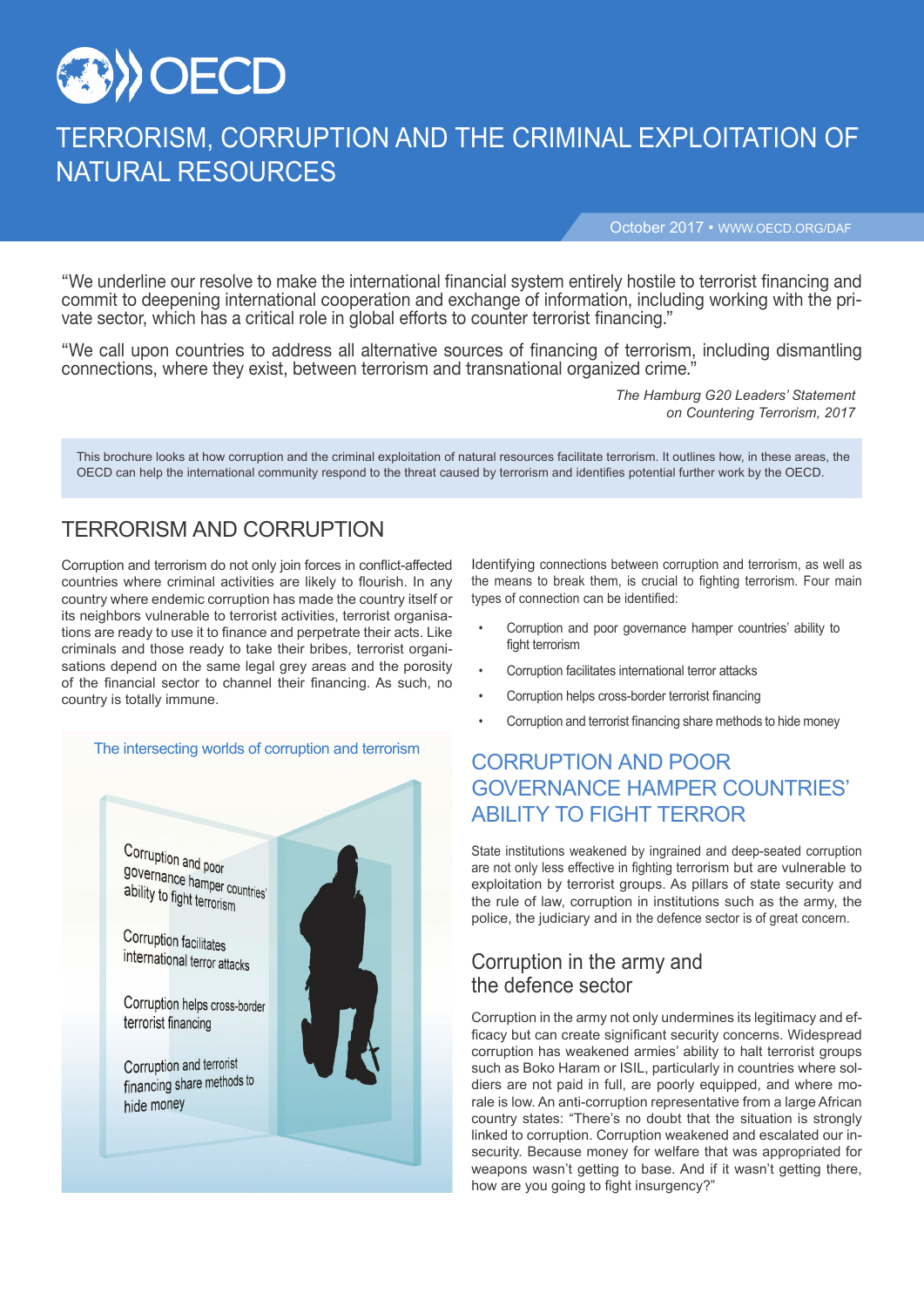The defence sector has been historically vulnerable to corruption, particularly to corruption of foreign public officials by companies from major defence-exporting countries, many of which are OECD countries and Parties to the OECD Anti-Bribery Convention.1 With huge contracts and high secrecy, the defence sector poses unique corruption risks. Single-source or non-competitive contracts and unaccountable and overpaid agents are common in this secretive sector.

Corruption in defence is not just about sales commissions, it may also mean soldiers operating with ill-fitting or inadequate equipment, or with no equipment at all. Examples of fraud and corruption in the defence procurement process show how the misuse of public money in the defence sector weakens countries' capacity to fight terrorism and contributes to rising insecurity. "Nigerian troops were denied weapons to fight Boko Haram and thousands of lives were lost because of rampant fraud in the procurement process", Nigerian President Muhammadu Buhari declared when a corrupt, multi-billion-dollar deal for weapons and equipment was revealed in the press in November 2015.

Although stringent anti-bribery laws have been passed in most countries and compliance has become part of the lexicon of today's businesses, major corruption scandals continue to occur. According to a 2015 study by Transparency International, twothirds of defence companies show little or no evidence of having programmes to combat corruption.<sup>2</sup> Governments and international bodies have a vital role to play in promoting more integrity in this sector. Sound financial management of a country's defence sector is key to ensuring that security forces are capable of responding to the terrorist threat and the population's security needs.

## Corruption in the police and the judiciary

In many countries, avoiding investigation or detection or impeding ongoing judicial or investigative processes can be accomplished by exerting influence, particularly at lower to mid levels of law enforcement structures. This can benefit both organised crime and terrorists. In the judicial sphere, judges and prosecutors can be corrupted by organised crime groups and terrorists who may activate already existing corruption networks, to escape pre-trial detention and obstruct justice.

## CORRUPTION FACILITATES INTERNATIONAL TERROR ATTACKS

Terrorist groups may seek funding through crime out of financial necessity or simply because the potential profits associated with the criminal activity are too attractive to ignore. Terrorists may also be involved in some forms of criminal activity both as a source of financing and for logistics purposes in the context of terrorist attacks. They may use evasive methods of travel without detection, including the use of altered and counterfeit passports and visas.

### Official papers and passes

Corruption is the "enabling technology" that makes many terrorist crimes possible. For instance, two of the 9/11 hijackers allegedly obtained fraudulent driver's licences from a branch of Virginia's Division of Motor Vehicles which they then used as identity cards to board the aircraft. The same branch had also sold licenses to illegal immigrants in exchange for bribes.<sup>4</sup> In the Bangkok bombing in August 2015, according to media reports, one of the suspects paid a bribe to enter Thailand.<sup>5</sup> Terrorists may also bribe airport personnel in order to get bombs and weapons past security systems, as seems to have been the case in the 2004 Domodedovo (Moscow) airport bombing.<sup>6</sup>

#### Export controls and illegal weapons

Corruption causes a direct threat to security when it undermines weapons export controls. Export controls are enacted to protect citizens and businesses from the illegal proliferation of weapons, including weapons of mass destruction. They cover a large range of products and technologies, including "dual-use items" which have a legitimate commercial use in addition to possible military applications. To get arms across borders, smugglers may misreport the number of transferred weapons, use false documentation and conceal weapons from the authorities. Obtaining false documentation usually entails corruption of border officials who remain very vulnerable.

Criminals, including terrorist groups, are expert at identifying and exploiting weak or poorly enforced export controls in supplier states. They may also resort to bribery to avoid export controls altogether, particularly where anti-bribery regimes are deficient and enforcement spotty. Two high profile cases involving breaches of both export controls and foreign bribery offences illustrate the practical links between the two offences. In May 2011, the BAE Systems case resulted in a consent agreement for alleged violations of both the US export control (ITAR) and anti-bribery legislation (FCPA) which culminated in a penalty of USD 79 million and USD 400 million, respectively. Similarly, in November 2013, three subsidiaries of Weatherford agreed to plead guilty for violations of both legislations and the fraudulent use of the UN Oil for Food Programme. These cases emphasise the need for a more coordinated approach and increased cooperation between authorities enforcing export control regulatory regimes and offences relating to implementation of the OECD Anti-Bribery Convention. Export companies also need to have processes in place, including internal compliance systems, which address export control risks in tandem with anti-corruption risks.

#### Nuclear materials and technologies

Some experts are also concerned that corruption is increasing the risk of terrorists obtaining nuclear materials. It is highly unlikely that terrorists could build, steal, or buy a nuclear bomb, but they may try to use less sophisticated devices, for example releasing radioactive material obtained from a reprocessing plant or weapon decommissioning in a so-called "dirty bomb".



Corruption is an important enabler. Links to organised crime on the one side and to corrupt officials on the other side facilitate financial and arms flows.

Katherine Dixon, Transparency International at the 2017 OECD Anti-corruption and Integrity Forum

For cross-national smuggling of nuclear components, corruption is again the primary tool that criminals use to solicit help from officials. According to Louise Shelley, Director of the Transnational Crime and Corruption Center at George Mason University, "the greatest threat to post-Soviet nuclear security is no longer underpaid scientists selling their skills to the highest bidder. Much more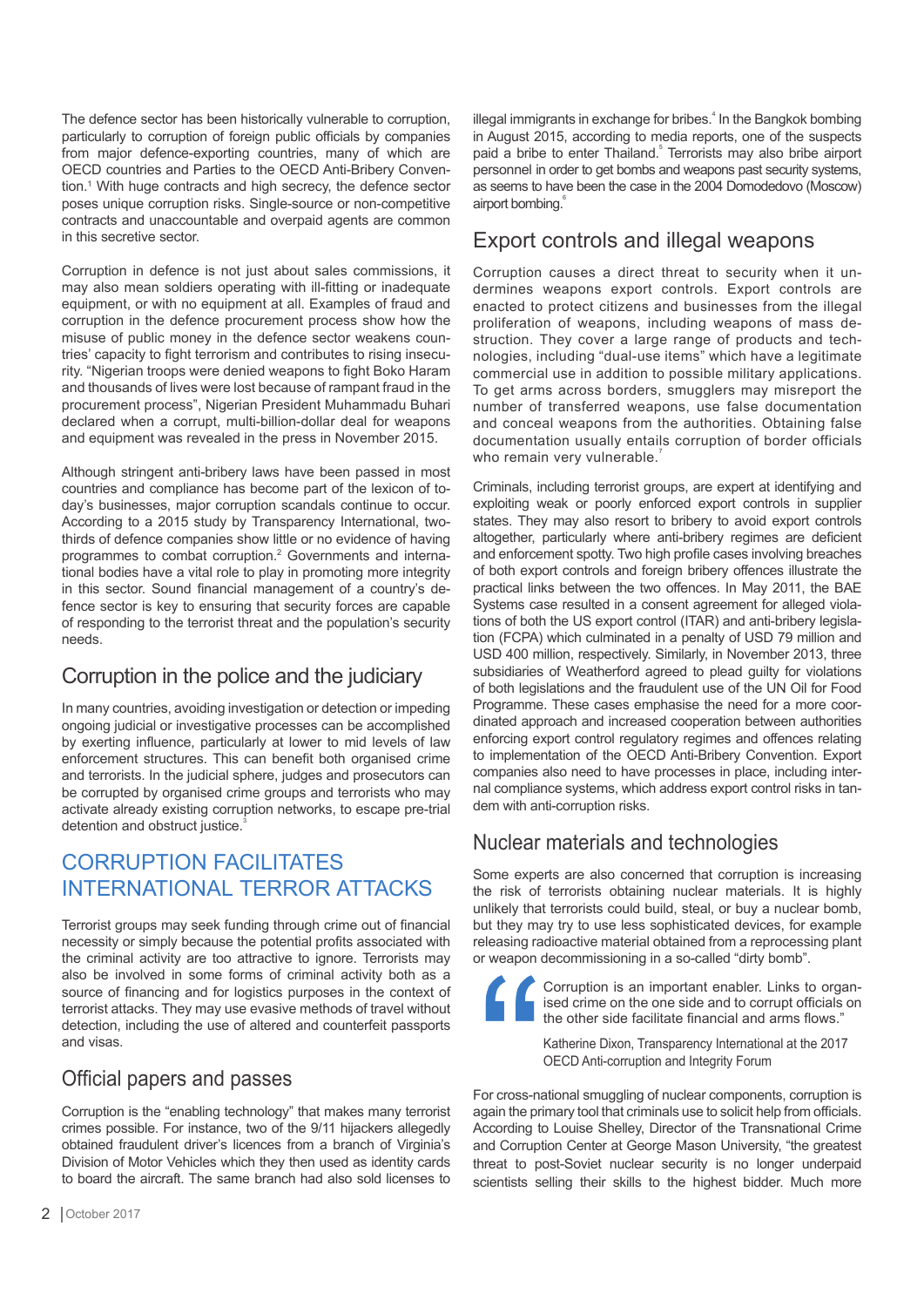dangerous today are the connections between corrupt officials who have access to nuclear materials, criminal groups that already control transit networks for illegal goods, and terrorist groups that want to acquire nuclear materials". This is where corruption endangers world peace and jeopardises global stability.

## CORRUPTION HELPS CROSS-BORDER TERRORIST FINANCING

Although awareness of corruption, organised crime and terrorist financing has been growing in recent years, the linkages and resonances between these three forms of behaviour may not be sufficiently acknowledged. UN Security Council Resolutions recognise that terrorist groups function like international criminal businesses.

The similar tactics used by criminals and terrorists to reach their separate operational objectives have been recognised in the international standards developed by the FATF to combat money laundering and terrorist financing. These standards provide countries with a toolbox of measures related to prevention as well as to legal, law enforcement and operational issues.

If these measures are implemented effectively by countries, they will create an environment where it will be more difficult for terrorist financing, money laundering, corruption and other crimes to thrive undetected.

The fact remains that, like criminal organisations, terrorists engage in a range of activities that are greatly facilitated by corruption. Corruption happens at border points, where criminal operators offer bribes to customs officials to allow them to smuggle prohibited goods. The nature of these activities varies from country to country but can take the form of simple acts such as "turning a blind eye" to extreme acts of aiding with contraband smuggling.

Smuggling and illicit trade are long-established and profitable activities which international terror groups, crime rings and rebel guerrillas use to finance their activities.

Terrorists benefit from corruption and promote it in order to finance their activities, and smuggle their equipment, and to protect their networks from the eyes of security and justice. Terrorism and corruption are feeding each other."

Ashraf Rifi, Minister of Justice of Lebanon 2014-2016 and President of the Arab Network for strengthening the integrity and the fight against corruption, 2015

Smuggling is carried out either directly by these groups or indirectly, by offering paid protection to other groups carrying out the smuggling. Terrorist organisations undertake various forms of smuggling activities to finance their operations. Many countries in Europe, Africa or South America which have been badly affected by terrorism report a direct link between the illegal drug trade, trafficking in firearms, smuggling of migrants, and terrorism. The terrorists who attacked Paris in November 2015 gunned down their victims with rifles allegedly smuggled from Eastern Europe.<sup>10</sup> Smuggling of antiques is also recognised as an important source of terrorist financing. Illicit trade can involve more banal products too, such as the illicit trade in sugar that finances Al Shabaab in Somalia.



Promoting development, improving governance, and cracking down on corruption will play a far more important role than preventing terrorists from using the international financial system."

Peter R. Neumann, Professor of Security Studies and Director of the International Centre for the Study of Radicalisation and Political Violence, King's College London, 2017

Trafficking of wildlife and derived products is recognised as one of illicit trade's most profitable and attractive activities. Recent studies show how criminal organisations, including terrorists, are exploiting wildlife as a source of financing. Corruption is a key facilitator of wildlife crime and endemic in many countries identified as either a source or destination of wildlife trafficking.<sup>1</sup>

### CORRUPTION AND TERRORIST FINANCING SHARE METHODS TO HIDE MONEY

Traffickers, corrupt politicians, and terrorists need ways to raise, move, conceal and spend money. One of their main means is the use of anonymous "shell companies", defined by the OECD as "a company that is formally registered, incorporated, or otherwise legally organised in an economy but which does not conduct any operations in that economy other than in a passthrough capacity".<sup>12</sup> The only purpose of a shell company is to hide the identity of the true owner of the money passing through it, or "beneficial ownership" as it is called by tax authorities and others combating illegal financial flows and tax avoidance.

Although it is difficult to link shell companies to their owners, security experts and law enforcement officials all agree that shell companies, or other forms of legal entities like trusts, pose a threat to national security and make it nearly impossible to find the people who are actually financing terrorism and other criminal activities, and can be ideal vehicles for terrorist financing.<sup>13</sup> For instance, owners of shell companies can remain anonymous while still being able to open bank accounts, transfer money and enjoy the legitimacy of being incorporated in countries with sophisticated financial sectors. American shell companies have allegedly been used to launder money and facilitate the illegal activities of such notorious criminals as an Eastern Europe arms dealer charged with selling weapons to terrorists and a Balkan crime boss tied to the murder of his country's Prime Minister.14 Hezbollah reportedly financed its activities in part by using shell companies in the US state of North Carolina to smuggle cigarettes.<sup>1</sup>

Even when criminals behind the shell companies get caught, the registered agents who help set them up are often left untouched. Many continue to make money by registering fronts for potentially dangerous criminals.



The beauty of shell companies is being able to hide. [...] This lack of transparency is an impediment for law enforcement and the intelligence community."

Dennis Lormel, a former FBI special agent and expert on terrorist financing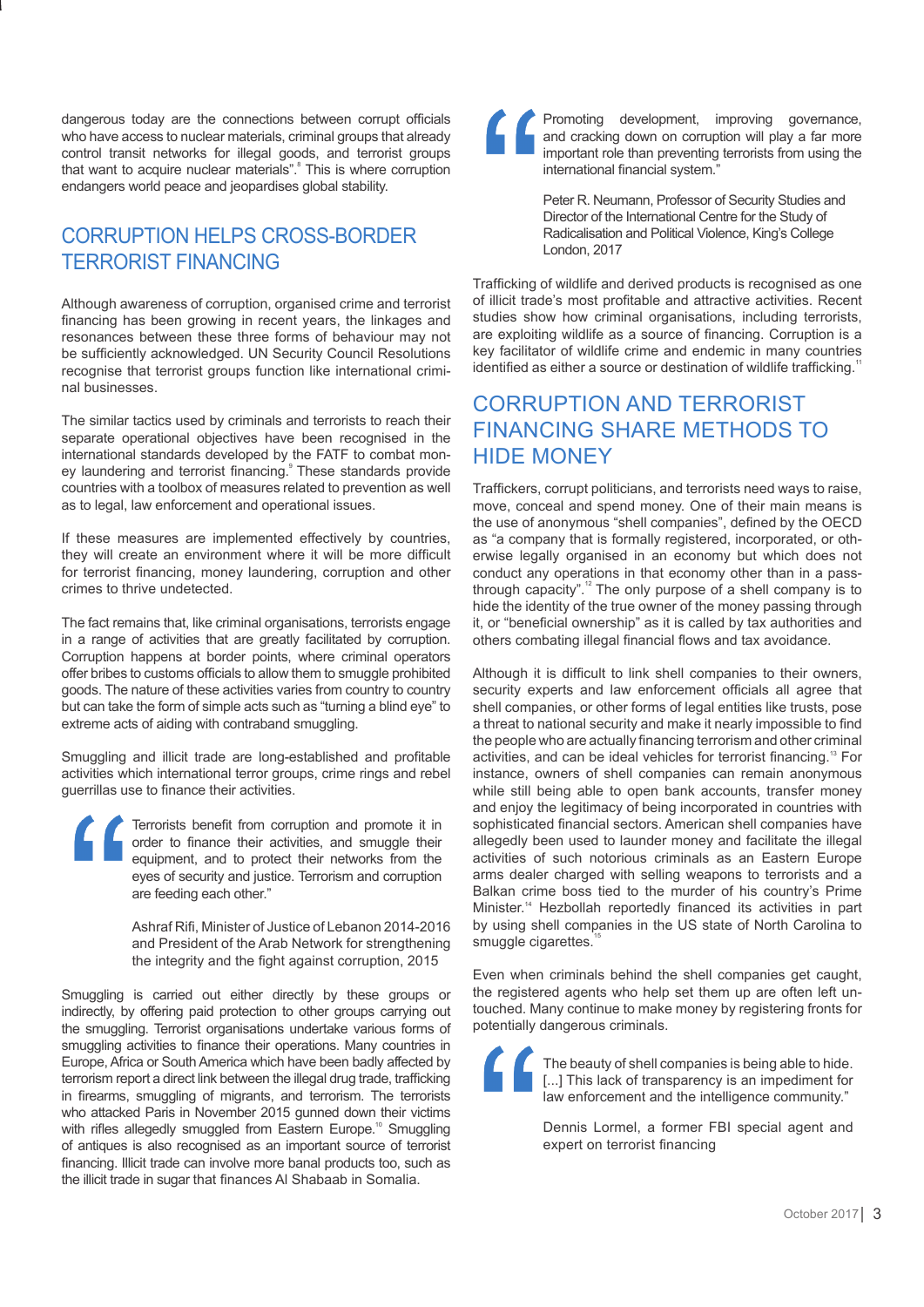## NATURAL RESOURCE EXTRACTION AND THE LINK WITH TERRORISM AND NON-STATE ARMED GROUPS

Terrorist networks are known to have deep operational, logistical and financial links with the production and trade of natural resources. Well known examples include oil, diamonds and gold, but numerous other mineral supply chains such as tin, talc, chromite and marble may also be involved. Terrorist organisations present in conflict-affected and high-risk areas are known to profit from the production and trade of natural resources through territorial control of areas where mines are present and through complex smuggling and finance networks.

## The pathways to profit

Terrorism profits from natural resources at multiple stages of the mineral supply chain, from mining to trading to money laundering, in the post-refinement stage.

**Mining and extraction.** Furthest upstream in the supply chain, some terrorist groups directly control and operate the mine sites or oil production sites or charge "taxes" to any operators on the site. More sophisticated terrorist groups have, through complex patronage networks, beneficial ownership in local mining companies and concessions. Terrorist organisations sometimes also issue unofficial mining and oil licences to local producers.

**Supply of goods and services for extraction and trade.** Some groups are directly involved through financing of operations, equipment or the supply of goods and services for extraction and trade (such as dredging machines and makeshift oil refineries). Financing equipment can also be a way to launder the proceeds of unrelated crimes into otherwise legal or legitimate mining activities. Terrorist groups are also known to restrict mining supplies from getting to the site if "taxes" are not paid.

**Trading.** Transportation, trade and smuggling can be very profitable when there is a high demand for a natural resource for which legal imports are heavily regulated. Terrorist groups also use their connections and territorial control to smuggle minerals/ oil out of the country or levy "taxes" on smugglers. Often, the same networks used for trafficking weapons and people function as natural resource trade routes as well.

Also at the export level, terrorist organisations use their political connections and bribery to obtain fraudulent export documents and mineral origin certification documents. Terrorist groups are also known to have beneficial ownership of export and transport companies.

**Refining and sale.** Terrorist groups are also involved with introducing the illegally extracted or stolen oil/minerals into the legitimate market. Refiners may cooperate with terrorist organisations, voluntarily or otherwise, to make the natural resource suitable for trade. Terrorist connections in the black market, often in volatile border regions, then smuggle the refined or partially refined good over the border where it is sold and mixed with the legal goods.

Precious stones and precious metals are ideal for money laundering and terrorist financing due to their valuable, easily malleable,

and anonymous nature. It is common for terrorist organisations to purchase refined minerals using the proceeds of crime and then reintroduce those minerals to the market. Minerals are also used as an alternative currency in illicit transactions such as the purchase of weapons and drugs, and the mineral trade is connected to trade based money laundering (FATF, 2013 and 2015).

#### Follow the money... and the materials

Governments should urgently focus on the effective implementation of the full range of laws, regulations and other measures to combat terrorist financing. The OECD Due Diligence Guidance for Responsible Supply Chains of Minerals from Conflict-Affected and High-Risk Areas is an OECD instrument that is already helping the international community to build a coordinated response to the criminal exploitation of minerals where corruption plays a central role. Building on FATF due diligence recommendations and guidance, the OECD Guidance has inspired programmes to encourage responsible mineral sourcing and combat the criminal exploitation of minerals.

The OECD Guidance is a detailed, practical set of recommendations for all businesses involved in the minerals supply chain, from extraction through production to final consumer. It helps to identify and address risks of contributing to human rights abuses and conflict/terrorist finance. First adopted in 2011, the OECD Guidance is now referenced in domestic and regional regulations in the United States, European Union, and several African countries, as well as UN Security Council Resolutions.<sup>16</sup> As a result, hundreds of companies and industry initiatives across the supply chain now implement the OECD's due diligence framework to ensure they produce and source responsibly. Traceable 3T exports from the Democratic Republic of the Congo, Rwanda, and Burundi, for instance, increased from around 300 tonnes in 2010 to 19,500 tonnes in 2014.

The development of further sector-specific guidance of this nature could help the international community to fight the criminal trade in other minerals, including oil. In order to combat the emerging patterns of terrorist financing, due diligence needs to go beyond traditional anti-money laundering financial checks and cover the entire chain of minerals from high-risk areas, all the way up to the production site and including goods and services necessary for moving the mineral to market.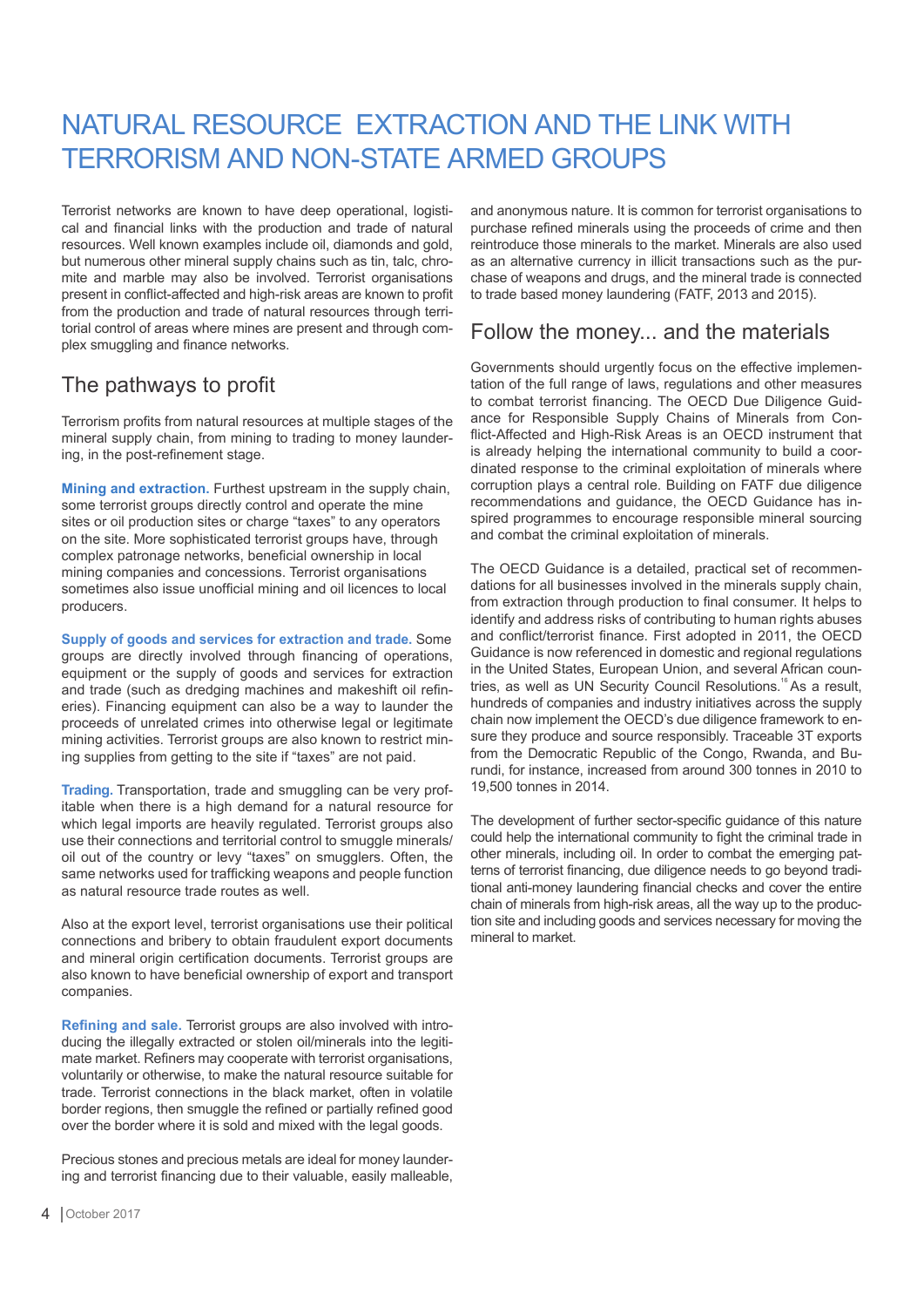#### **Measures against terrorist financing need to be reinforced**

"A number of traditional countermeasures used to deprive terrorist organisations of funds are not applicable with respect to the new model adopted by ISIL... Focus should be put on the identification of the origin, middlemen, buyers, carriers, traders and routes through which oil produced in ISIL-held territory is trafficked." To overcome challenges associated with terrorist financing through natural resources exploitation, it will be necessary to consider how the public and private sectors can collaborate and include actors outside of the traditional scope of the anti-money-laundering/counter-terrorist financing regime.

Financing of the terrorist organisation Islamic State in Iraq and the Levant (ISIL), FATF (2015) www.fatf-gafi.org/topics/methodsandtrends/documents/financing-of-terrorist-organisation-isil.html

| Terrorist organisations and<br>$armed$ groups $*$ | Region of operation                 | Revenue stream/resources exploited                                                                                             |  |              |  |
|---------------------------------------------------|-------------------------------------|--------------------------------------------------------------------------------------------------------------------------------|--|--------------|--|
| <b>FARC/ELN</b> **                                | Colombia                            | Levies on mines and mining equipment in<br>regions, particularly precious metals                                               |  |              |  |
| <b>Taliban</b>                                    | Afghanistan                         | Mine capture in home region, 'service<br>charges' in non-home regions on talc,<br>gemstones, marble, gold and coal             |  |              |  |
| Hezbollah                                         | <b>West and Central Africa</b>      | Voluntary or forced donations, established<br>mineral trading networks. Resources include<br>gold, gemstones, uranium and coal |  |              |  |
| <b>ISIL/Al Qaeda</b>                              | Eastern Syria, Western Iraq         | Taxation of activities in controlled territo-<br>ries, sales from crude and refined oil and<br>precious metals                 |  |              |  |
| <b>United Wa State Army</b>                       | Myanmar                             | Control of regional tin mines, revenues<br>from exports to China                                                               |  |              |  |
| Al Shabaab                                        | <b>Somalia</b>                      | Capture of acacia charcoal industry, exports<br>of charcoal to Middle East                                                     |  | <b>SUGAR</b> |  |
| FDLR/Mai-Mai/Raia<br><b>Mutomboki</b>             | <b>Democratic Republic of Congo</b> | Voluntary or forced donations, established<br>mineral trading networks                                                         |  |              |  |

\*It is important to note that under international law, all terrorist organisations are recognised as non-state armed groups. According to ICRC (2011),"Generally speaking, non-state armed groups are defined as distinctive organizations that are (i) willing and capable to use violence for pursuing their objectives and (ii) not integrated into formalized state institutions such as regular armies, presidential guards, police, or special forces." For further reading on what constitutes a "terrorist organisation" under international law, see Special Tribunal for Lebanon (2011) and American Society for International Law (2011).

\*\*The Colombian government and FARC agreed to a peace deal which began taking effect on 1 December 2016. The Colombian government is currently undertaking peace talks with ELN (as of October 2017).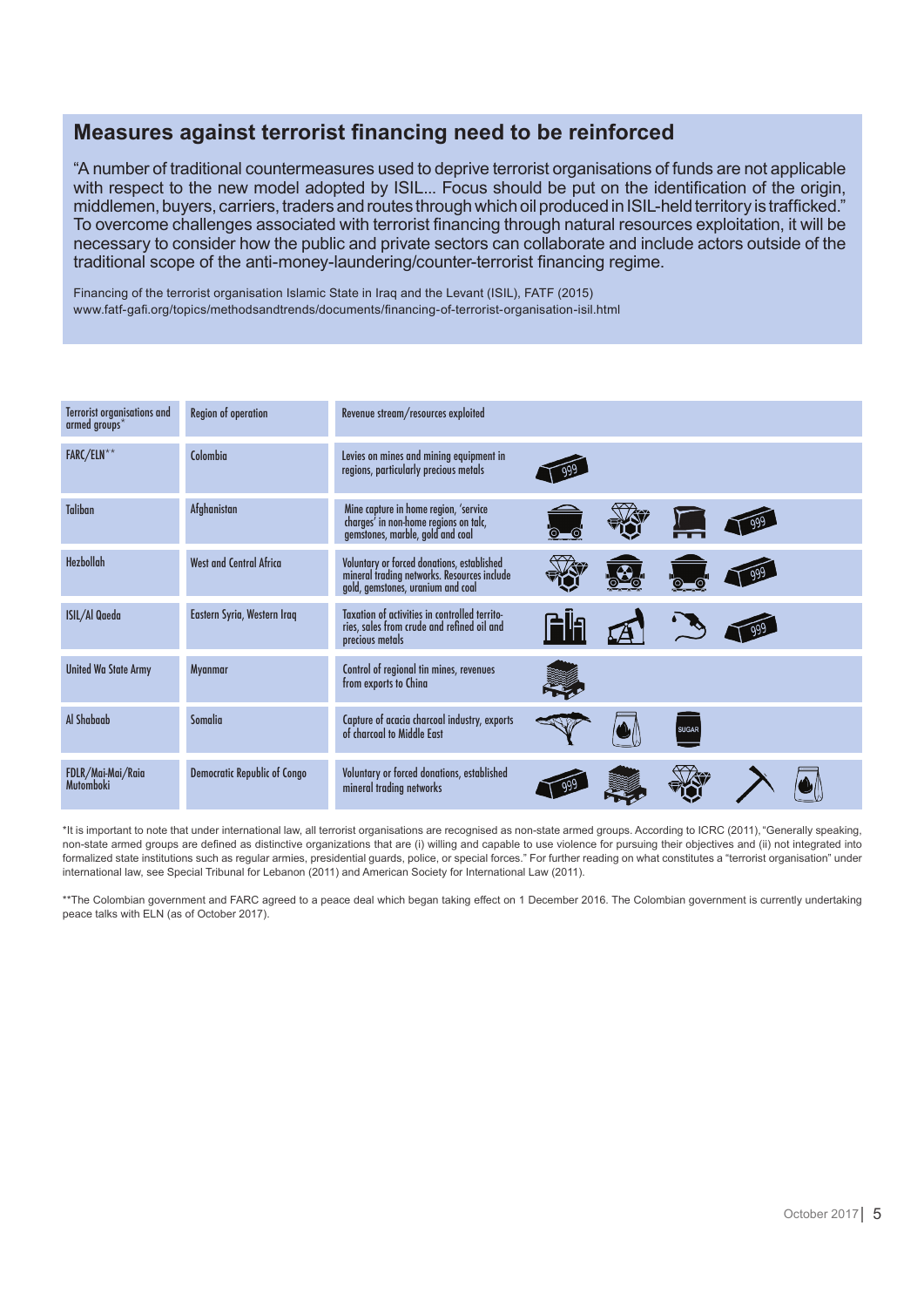## OECD'S ROLE

Terrorism is a multidimensional challenge and tackling it efficiently requires integrating social, economic, and political factors into the security analysis and response. The OECD is well placed to do this in collaboration with the international community, including the G20, national authorities, civil society and other international organisations such as the FATF and the United Nations (including UNESCO on trafficking in antiques and UNCRI on organised crime aspects). The OECD is ideally positioned to maximise complementarity of effort of all parties. Because of the range of issues it deals with, the OECD already has a significant foundation to build on. The OECD has examined regional, sectoral and broader aspects of the issues, such as terrorism and conflict over resources in Africa<sup>17</sup>, the connections between terrorism and organised crime through illicit trade<sup>18</sup>, the implications for the transport industry<sup>19</sup>, and how to help fragile states.<sup>2</sup>

But more needs to be done. The first milestone should be to offer governments and relevant international bodies a trustworthy, and, where necessary, confidential platform to identify issues and share experience in dealing with the terrorism threat, its linkages with corruption, including bribery of foreign public officials, and any other illegal activities (such as illicit trade). This platform for dialogue and action will benefit from the expertise of the OECD in advising decision makers on public policy options and strategies. The OECD will also use its convening power under the OECD Anti-Bribery Convention and other business integrity instruments to bring the private sector into the discussion and joint efforts. As a starting point, the OECD can offer access to its network of law enforcement officials<sup>21</sup>, a forum open to prosecutors specialising in combating transnational crime. In particular, the network can study the connections between terrorism and corruption, terrorist financing and natural resources, as well as the challenges of cross-border exchange of information and intelligence among judicial authorities and beyond. This is an area where synergies with other international organisations such as the FATF need to be strengthened.

#### OECD initiatives should address

- ¢ Corruption and terrorist financing: prosecutors and investigators are increasingly relying on innovative uses of anti-corruption laws not only against terrorists and authoritarian regimes, but also against companies that have assisted them. Anti-corruption enforcement equips authorities with powerful weapons to fight the financing of terrorism. Through recent investigations of multinational corporations, enforcement officials have also developed an enormous repository of information about corrupt practices. OECD leadership in promoting the fight against transnational corruption should inspire new policy responses to address the risks of terrorism as related to corruption.
- ¢ Criminal exploitation of oil resources, corruption and terrorism: the OECD could consolidate information on ISIL and other terrorist organisations' involvement in the production and trade of oil, outlining typologies of risk that would be relevant for due diligence along the supply chain. This work should also identify the key actors, locations, and stages in the supply and value chain and recommend actions to improve private sector due diligence to

prevent terrorist financing through supply or services in oil. It should look into the particular aspect of corruption as a facilitator of illegal trade in oil resources.

- Criminal exploitation of wildlife, corruption and terrorism: the OECD could further explore the connections between these three phenomena, measure the value and flows of illegal trade in wildlife, highlight the shifts over time in source, transit and destination countries and identify policy gaps and remedies.
- ¢ Corruption in export controls and the illegal export of weapons: international instruments designed to fight bribery in international business transactions, with the OECD Anti-Bribery Convention at the forefront, are essential and powerful tools to fight corruption in exports and make national export control regimes more effective. A global and coordinated approach by governments, business and international standard setters is needed, including in the context of the G20.
- Corruption in the police and the judiciary: since the entry into force of the OECD Anti-Bribery Convention, countries have strengthened their capacities to investigate, prosecute and sanction transnational corruption. The Convention addresses in particular the need to preserve the law enforcement community as well as the judiciary from undue influences in high profile corruption cases. The unique experience gained by the OECD in this area should serve as the basis for future initiatives to support countries' efforts in enhancing institutional and legal frameworks to fighting corruption. The OECD integrity framework and conflict of interest guidelines also promote more integrity in police and judicial systems.
- The misuse of companies and trusts by terrorists and other criminals: the OECD will work with others, including the FATF, to gather further evidence and envisage mechanisms to assist national authorities and other relevant international bodies in promoting more transparency and better access to up-to-date, reliable information on the beneficial ownership of companies and trusts in order to prevent their misuse.
- ¢ Corruption in the defence sector that harms countries' capacity to fight terrorism: the OECD should continue to address the vulnerability of the defence sector to corruption. Preventing corruption in this sector requires strengthening the public sector entities involved, reaching out to the private sector, and promoting corporate governance and accountability. A specific focus should be put on promoting more transparency and accountability in public procurement. This is an area where the OECD's unique expertise should be more widely shared.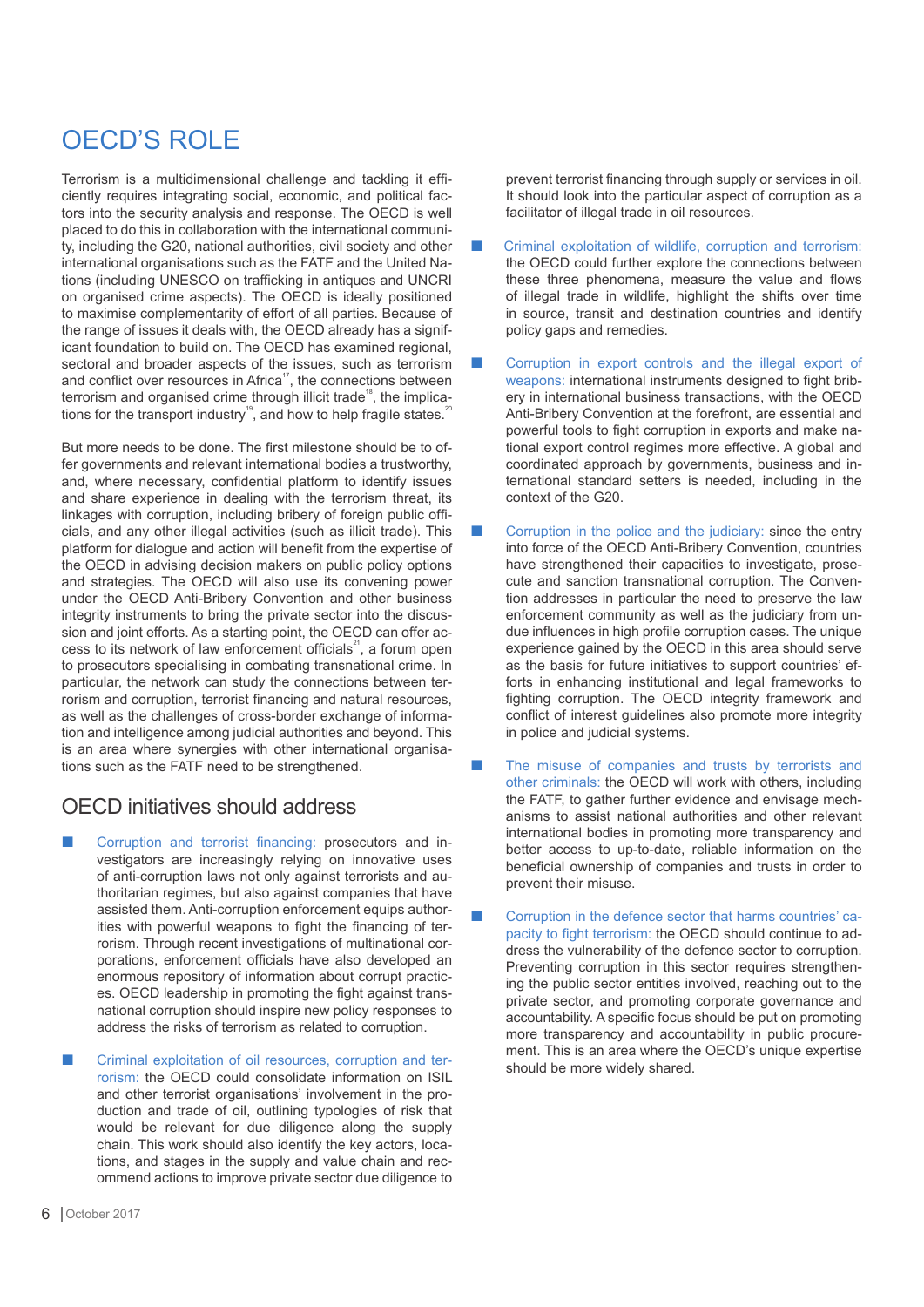## NOTES

- 1. OECD Convention on Combating Bribery of Foreign Public Officials in International Business Transactions www.oecd.org/daf/ anti-bribery.
- 2. Defence groups quiet on anti-corruption measures, Financial Times, 27 April 2015.
- 3. Corruption in the criminal justice system was cited as one of the top issues to be tackled by a judges' regional capacity- building seminar on corruption, money laundering and terrorist financing organised in Ghana in 2013.
- 4. Dirty Entanglements: Corruption, Crime, and Terrorism, Louise I. Shelley.
- 5. Bangkok bombing suspect paid \$600 bribe to illegally enter Thailand, Radio Australia, 11 September 2015.
- 6. Dirty Entanglements: Corruption, Crime, and Terrorism, Louise I. Shelley.
- 7. The 2014 OECD Foreign Bribery Report shows that out of a total of 427 foreign bribery cases concluded between the entry into force of the OECD Anti-Bribery Convention (15 February 1999) and 1 June 2014, 12% of the bribes were paid to obtain clearance of customs procedures.
- 8. The Links Between Organized Crime and Terrorism in Eurasian Nuclear Smuggling, Wilson Center, 2011.
- 9. International Standards on Combating Money Laundering and the Financing of Terrorism & Proliferation, FATF, 2012.
- 10. Paris attacks highlight France's gun control problems, Emma Graham-Harrison, The Guardian, 15 November 2015.
- 11. High-Value Wildlife Sales Fueling State Corruption, Terrorism, and Wars Globally, International Fund for Animal Welfare, 25 February 2014.
- 12. OECD Benchmark Definition of Foreign Direct Investment, 4th Edition, 2008.
- 13. These U.S. companies hide drug dealers, mobsters and terrorists, Melanie Hicken and Blake Ellis, CNN Money, 9 December 2015.

14. Idem.

- 15. Hezbollah Finances: Funding the Party of God, Matthew Levitt, 2005.
- 16. Currently, eleven United Nations Security Council resolutions reference the guidance. See, for example, Resolution 1952 (2010), www.un.org/en/ga/search/view\_doc.asp?symbol=S/ RES/1952(2010).
- 17. Conflict over Resources and Terrorism: Two Facets of Insecurity, OECD West African Studies, 2013, www.oecd.org/swac/publications/conflict-over-resources.htm.
- 18. Illicit Trade: Converging Criminal Networks, OECD, 2015.
- 19. Terrorism and International Transport: Towards Risk- based Security Policy, ITF Round Tables, No. 144, http://dx.doi. org/10.1787/9789282102329-en.
- 20. Conflict, fragility and resilience, www.oecd.org/dac/governance-peace/conflictfragilityandresilience.
- 21. The "OECD Recommendation of the Council for Further Combating Bribery of Foreign Public Officials in International Business Transactions" adopted on 26 November 2009 has institutionalised the meetings of law enforcement officials directly involved in the enforcement of the foreign bribery offence to discuss best practices and horizontal issues relating to the investigation and prosecution of the bribery of foreign public officials.

## **REFERENCES**

American Society for International Law (2011), "Special Tribunal for Lebanon Issues Landmark Ruling on Definition of Terrorism and Modes of Participation.

FATF (2013), Money laundering / terrorist financing through trade in diamonds.

FATF (2015), Money laundering / terrorist financing risks and vulnerabilities associated with gold.

ICRC (2011), International Committee of the Red Cross, Engaging non-state armed actors in state and peace-building: options and strategies.

Special Tribunal for Lebanon (2011), Interlocutory Decision on the Applicable Law: Terrorism, Conspiracy, Homicide, Perpetration, Cumulative Charging, Case No. STL-11-01/I (Feb. 16, 2011).

This paper is published under the responsibility of the Secretary-General of the OECD. The opinions expressed and the arguments employed herein do not necessarily reflect the official views of OECD member countries. This document and any map included herein are without prejudice to the status of or sovereignty over any territory, to the delimitation of international frontiers and boundaries and to the name of any territory, city or area.